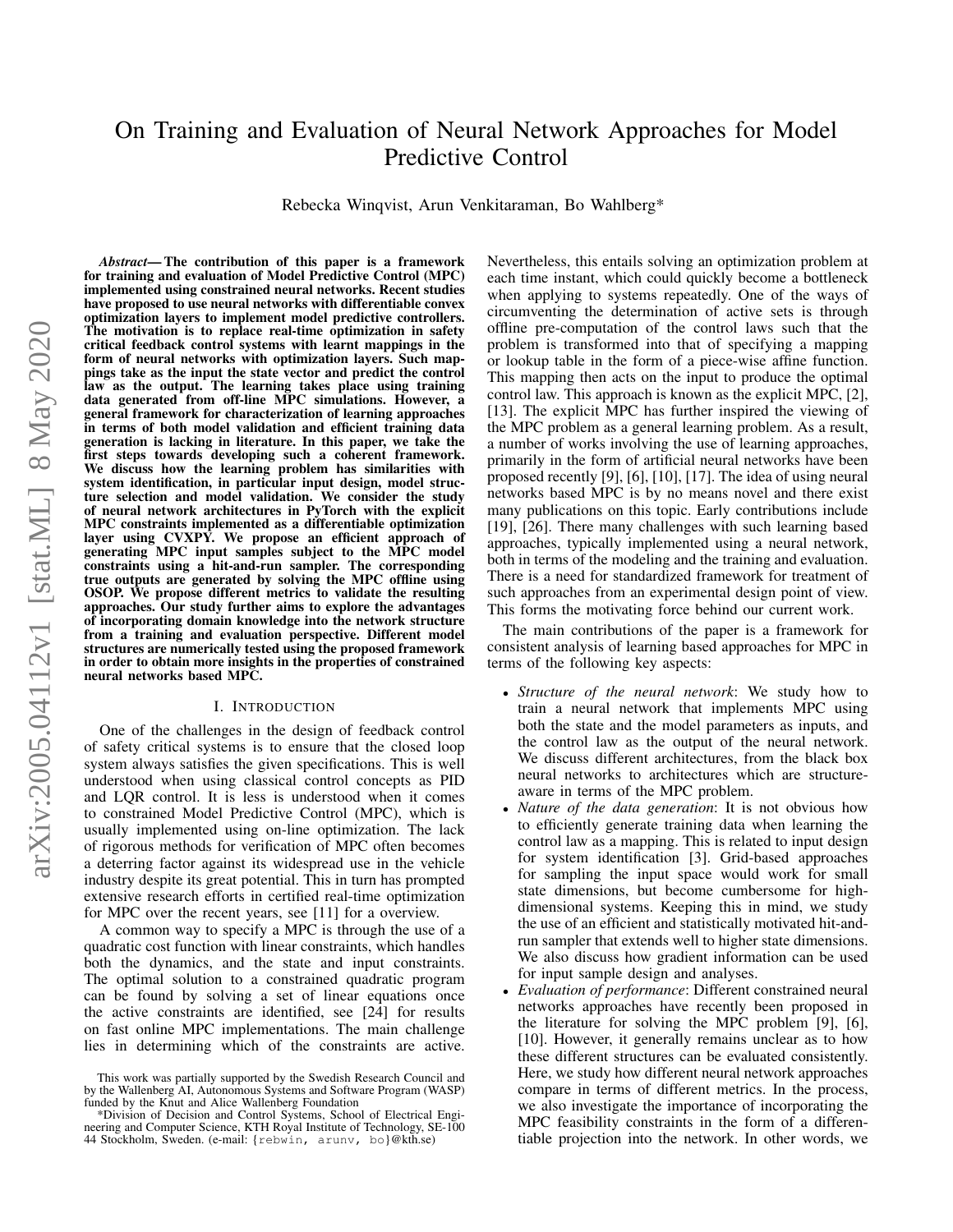study how structurally-aware network compares to a completely black box network.

The structure of this paper is as follows: The MPC problem is introduced in Section [II,](#page-1-0) while Section [III](#page-2-0) describe the proposed training and evalution framework. Network architectures for MPC are treated in [IV,](#page-3-0) and in Section [V](#page-4-0) data generation and testing are studied. The numerical examples are presented in Section [VI.](#page-4-1) Finally, the conclusion and ideas for future work are given in Section [VI.](#page-4-1)

# II. PRELIMINARIES

<span id="page-1-0"></span>In this section, we briefly review the basic Model Predictive Control (MPC) problem, the explicit MPC, followed by a review of neural networks.

# *A. Model Predictive Control*

Consider a discrete-time linear time-invariant system which evolves in time as

<span id="page-1-1"></span>
$$
\mathbf{x}_{k+1} = \mathbf{A}\mathbf{x}_k + \mathbf{B}\mathbf{u}_k, \tag{1}
$$

where  $x$  denotes the state vector and  $u$  denotes the input or control action, respectively; A and B denote the system matrices. We will study the simplified MPC problem of steering the state of the system [\(1\)](#page-1-1) from an initial value to the origin by minimizing a control objective, subject to the state and input constraints

<span id="page-1-5"></span>
$$
\mathbf{x}_k \in \mathcal{X}, \quad \mathbf{u}_k \in \mathcal{U} \tag{2}
$$

where  $\mathscr{X} \subseteq \mathbb{R}^n$  and  $\mathscr{U} \subseteq \mathbb{R}^m$  are polyhedra representing the constraint sets for the state and the input, respectively.

The MPC for an infinite time horizon entails solving the following constrained optimization problem

<span id="page-1-2"></span>
$$
\min_{\mathbf{u}} \quad \sum_{k=0}^{\infty} \mathbf{x}_k^T \mathbf{Q} \mathbf{x}_k + \mathbf{u}_k^T \mathbf{R} \mathbf{u}_k
$$
\ns.t. 
$$
\mathbf{x}_{k+1} = \mathbf{A} \mathbf{x}_k + \mathbf{B} \mathbf{u}_k,
$$
\n
$$
\mathbf{x}_k \in \mathcal{X},
$$
\n
$$
\mathbf{u}_k \in \mathcal{U},
$$
\n
$$
\mathbf{x}_0 = \bar{\mathbf{x}}
$$
\n(3)

where Q and R are the positive semi-definite weight matrices. In an unconstrained setting of the state and input vectors, the solution to [\(3\)](#page-1-2) results in the optimal feedback control law of the Linear Quadratic Regulator (LQR) given by

$$
\mathbf{u}_k^* = -\mathbf{L}\mathbf{x}_k, \quad \mathbf{L} = (\mathbf{B}^T \mathbf{P}_{\infty} \mathbf{B} + \mathbf{R})^{-1} \mathbf{B} \mathbf{P}_{\infty} \mathbf{A} \tag{4}
$$

where P<sup>∞</sup> solves the *Algebraic Riccati Equation*, [7].

In general the infinite time horizon MPC problem [\(3\)](#page-1-2) is very difficult to solve, and one typically resorts to a finite-horizon MPC problem. Then, the following problem is solved at each instant

<span id="page-1-7"></span>
$$
\min_{\mathbf{u}_0,\dots,\mathbf{u}_{N-1}} \quad J = \mathbf{x}_N^T \mathbf{Q}_N \mathbf{x}_N + \sum_{k=0}^{N-1} \mathbf{x}_k^T \mathbf{Q} \mathbf{x}_k + \mathbf{u}_k^T \mathbf{R} \mathbf{u}_k
$$
\ns.t.\n
$$
\mathbf{x}_k + 1 = \mathbf{A} \mathbf{x}_k + \mathbf{B} \mathbf{u}_k,
$$
\n
$$
\mathbf{x}_k \in \mathcal{X},
$$
\n
$$
\mathbf{u}_k \in \mathcal{U},
$$
\n
$$
\mathbf{x}_0 = \bar{\mathbf{x}}
$$
\n(5)

where  $\mathbf{Q}_N$  is the terminal cost matrix and  $N$  denotes the finite time horizon length.

<span id="page-1-6"></span>

Fig. 1: The maximal control invariant set  $\mathscr{C}_{\infty}$  for system [\(1\)](#page-1-1) with system and control matrices [\(7\)](#page-1-3) subject to the constraints [\(8\)](#page-1-4).

## *B. Feasibility*

We now discuss how the feasibility constraints can be characterized in terms of set-invariance, which will form the basis of incorporating structure into neural network solutions for MPC.

Set invariance is closely connected with feasibility [6], [7], [14]. From the definition in [7], a set,  $\mathscr{C} \subseteq \mathscr{X}$ , is a control invariant set for the system [\(1\)](#page-1-1) subject to the constraints [\(2\)](#page-1-5) if

$$
\mathbf{x}_k \in \mathscr{C} \implies \exists \mathbf{u}_k \text{ s.t. } \mathbf{x}_{k+1} \in \mathscr{C}, \quad \forall k \in \mathbb{N}_+.
$$
 (6)

In other words, for any initial state in  $\mathscr C$  there exists a controller that ensures all future states reside in  $\mathscr{C}$ . The *maximal control invariant* set,  $\mathcal{C}_{\infty}$ , is then defined as the control invariant set containing all control invariant sets contained in  $\mathscr{X}$ .

We shall see later how this set is used as a part of a projection strategy in neural networks for obtaining feasibility guarantees for the control law. To compute  $\mathscr{C}_{\infty}$  we use algorithm 10.2 *Computation of* C<sup>∞</sup> provided in [7] and the accompanying software. As already discussed in [9], we note that the algorithm comes with no termination guarantees but was found to converge in our experiments.

In Figure [1](#page-1-6) we plot  $\mathcal{C}_{\infty}$  for system [\(1\)](#page-1-1) with

<span id="page-1-3"></span>
$$
\mathbf{A} = \begin{bmatrix} 1.0 & 1.0 \\ 0.0 & 1.0 \end{bmatrix}, \quad \mathbf{B} = \begin{bmatrix} 0.0 \\ 1.0 \end{bmatrix} \tag{7}
$$

subject to the constraints

<span id="page-1-4"></span>
$$
\begin{bmatrix} -5.0 \\ -5.0 \end{bmatrix} \le \mathbf{x} \le \begin{bmatrix} 5.0 \\ 5.0 \end{bmatrix}, \quad -2 \le u_k \le 2. \tag{8}
$$

# *C. Explicit MPC*

One considerable disadvantage of MPC is the computational effort required for solving [\(5\)](#page-1-7) online, which makes MPC challenging for very fast processes [4]. Explicit MPC is a strategy for circumventing this issue by pre-computing the optimal control law offline. Given a polytopic set  $\mathscr{X},$ for each  $x \in \mathcal{X}$  explicit MPC computes a piecewise affine (PWA) mapping from **x** to **u** defined over *M* regions of  $\mathcal{X}$ .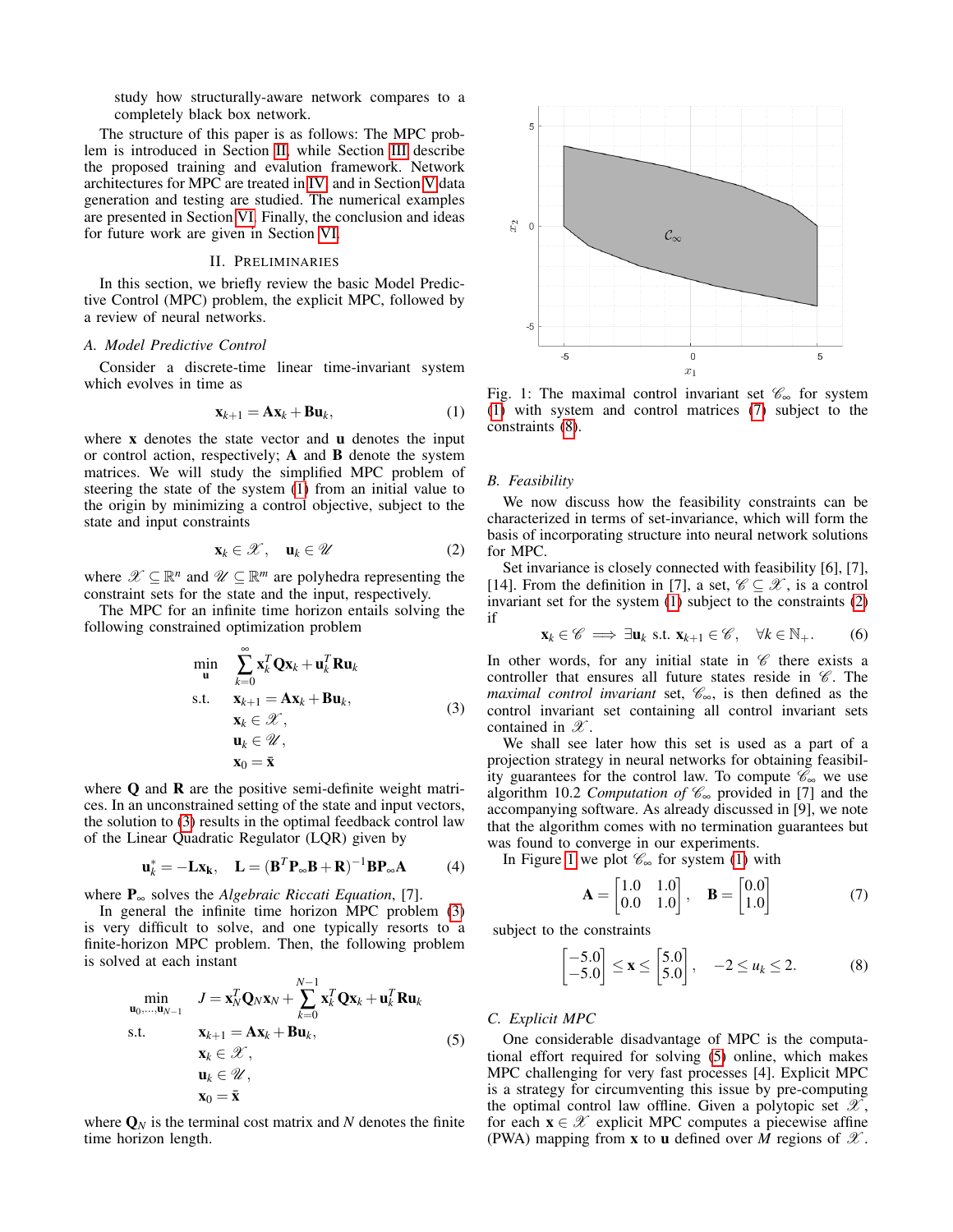<span id="page-2-1"></span>

Fig. 2: Schematic of a two-layer neural network. We shall later refer to this architecture as the black box neural network (BBNN) since it does not actively use domain knowledge.

## *D. Neural networks*

Neural networks and deep learning approaches are now ubiquituous and form the crux of most learning-based approaches today [16]. Neural networks learn a mapping from the input to the output from known training examples, when the problem at hand has either no clear closed-form inputoutput mapping, or even if there is one, is intractable to work with [5]. Neural networks comprise concatenated processing units known as neurons that combine linear and non-linear transformations. Mathematically expressed, a neural network  $n(x)$  learns a mapping from the input x to output **u** in the form

$$
\mathbf{u} = n(\mathbf{x}) = \sigma(\mathbf{W}_L \sigma(\mathbf{W}_{L-1} \sigma(\cdots \sigma(\mathbf{W}_1 \mathbf{x} + \mathbf{b}_1) \cdots) + \mathbf{b}_L)
$$

where  $\sigma(\cdot)$  denotes the point-wise nonlinearity or activation function, and the matrices  $\{W_i, b_i\}_{i=1}^L$  are the parameters (weights and biases) learnt by the network from the training data, *L* denoting the number of neuron layers. The learning is typically performed by the use of back-propogation that uses the gradients of an error or loss function  $n(\cdot)$  with respect to the network parameters. For the reasons of computational complexity and stability, the rectified linear unit (ReLU) is the most commonly employed activation function [5], [16]. We note here that the use of ReLU as the activation function has been shown to be well motivated in the MPC setting due to its piece-wise linear nature [9]. A schematic of a two-layer neural network is shown in Figure [2.](#page-2-1)

## III. PROPOSED FRAMEWORK

<span id="page-2-0"></span>As discussed in the Section [I,](#page-0-0) the goal of any learning approach to solving MPC problems is to obtain a meaningful mapping  $\mu(x)$  such that for any given initial state x, it produces the control law

$$
\mathbf{u} = \mu(\mathbf{x}),
$$

where **u** is the solution to the MPC. In order for one to make a consistent characterization of any learning approach, two important aspects have to be analyzed:

- The nature of the mapping,
- The nature of data, in the context of training and evaluation.

Though learning approaches to MPC are not new, a framework for such a characterization of learning approaches in the MPC setting does not exist in literature. This motivates our present contribution in the form of a framework addressing these aspects, particularly in terms of training and evaluation through numerical experiments. We discuss these two aspects in detail next.

## *A. The nature of*  $\mu(\mathbf{x})$

Depending on the horizon, the state and input constraints, and the strategy employed, we have the following common variants of the MPC problem in general:

- LQR, which corresponds to the unconstrained version of the infinite horizon problem [\(3\)](#page-1-2) ,
- Finite or infinite horizon control with constraints on the input and state vectors,
- Explicit MPC, which is a reformulation of the constrained MPC in terms of control invariant sets, giving a pre-computed offline lookup table-like characterization of the control law in terms of the state vector [4],
- Learning based MPC approaches, which uses supervised learning from seen data examples typically in the form of a neural networks.

Correspondingly, each of these variants produce their own mapping  $\mu(x)$ . In the case of quadratic program based approaches for constrained MPC,  $\mu(\mathbf{x})$  is obtained by solving quadratic programs through convex optimization solvers such as the OSQP [23].

# *B. The nature of data: Data generation for training and evaluation of*  $\mu(\mathbf{x})$

Another key aspect in characterizing a learnt mapping is its relation to the available data-set. In terms of the training, this entails how the input space must be sampled such that the learning is meaningful and generalizes well. This aspect is of importance given that in many real-life applications such as vehicle control, one cannot be expected to have access to an unlimited number of diverse training data-points.

In the case of the simple LQR,

$$
\mathbf{u} = -\mathbf{L}\mathbf{x}
$$

this poses no real difficulty since all that is needed to find L from training data is a single set of *n* linearly independent samples of *x* and corresponding *u*.

In the case of the explicit MPC, it comes with added complexity that one has to sample a set *n* linearly independent points in each of the regions where the control law is constant. For *q* regions we thus need at least  $n \times q$  samples of x and the corresponding u.

Naturally, this issue also extends to the case where one wishes to work with neural network based learnt mappings – how must we span the training space? One intuitively reasonable approach is that we uniformly sample the feasible set. To this end, we propose the use of a Hit-and-Run sampler which performs a random walk across the feasible set. In Figure [3](#page-3-1) we plot a set of 1000 points sampled using the hitand-run sampler from the set  $\mathcal{C}_{\infty}$  in Figure, [1.](#page-1-6) The algorithm is presented in Section [V.](#page-4-0)

We believe that this gives a consistent way of approaching the training aspect. Another related question, which we are currently pursuing, is whether it is more meaningful to incorporate the temporal aspect actively into the training process: rather than being randomly sampled isolated training data-points  $\{x, u\}$ , should the training samples be from full trajectories?

The idea of representing a MPC with a structured neural network is also closely connected to the classical problem of function estimation from experimental data. This subject has a long history going back to the work of Box and coworkers on response surfaces [8]. Gaussian processes and Bayesian optimization provide solid statistical frameworks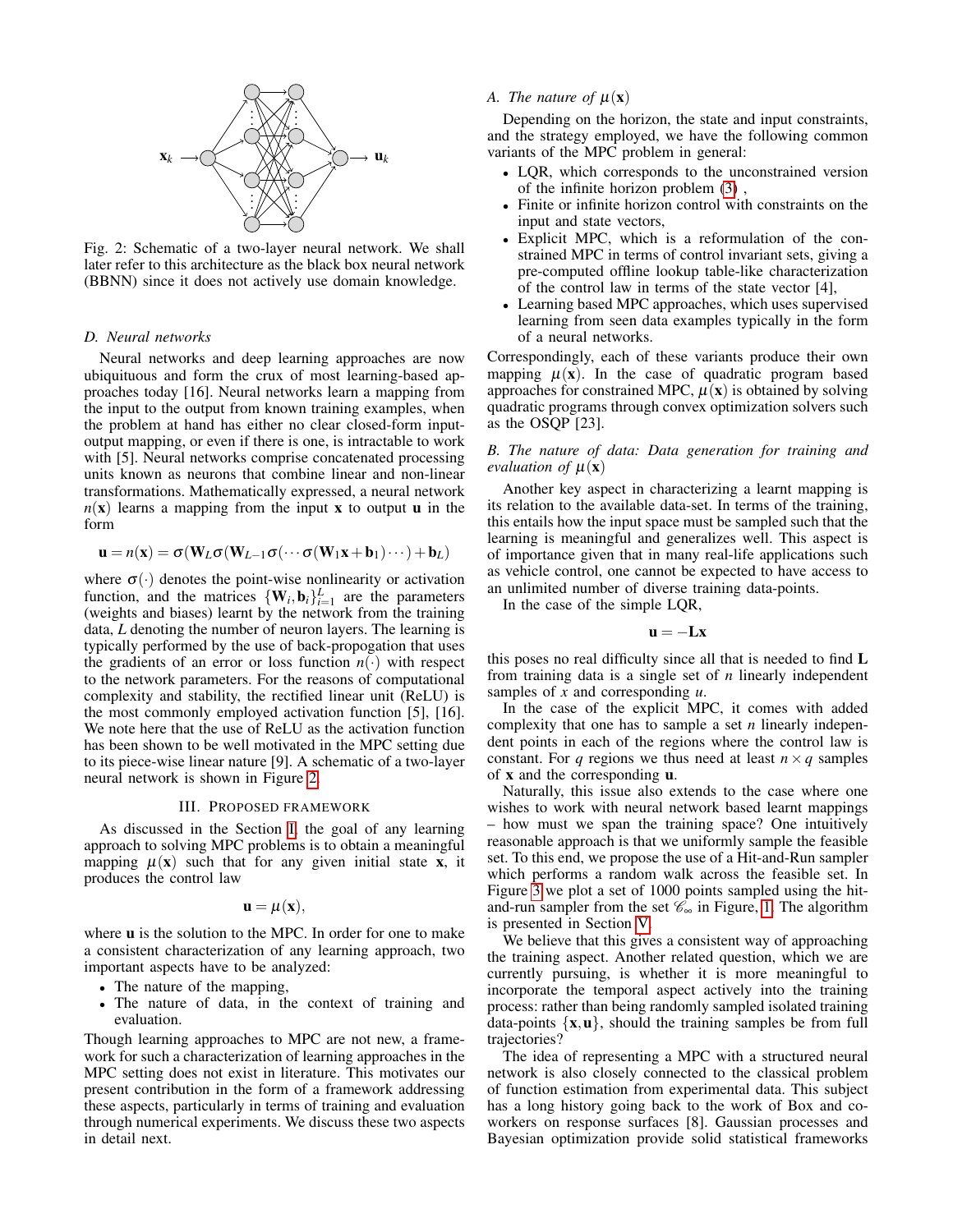<span id="page-3-1"></span>

Fig. 3: Hit-and-run sampling of 1000 points from the set  $\mathcal{C}_{\infty}$ in Figure [1.](#page-1-6)

for estimation of function and corresponding input design [22]. Samples are typically chosen by optimizing a so-called acquisition function, which measures the current uncertainty of the function estimate. A simple method is uncertainty sampling, where the next sample is taken where the uncertainty is the highest. Unfortunately, less is understood regarding optimal input design for the training of neural networks. To obtain insight into the approximation properties and generalization ability, we need tools to analyze the error and at the same time get information where to sample new data. Let  $u = n(x)$  denote the network approximation of the MPC  $\mathbf{u} = \mu(\mathbf{x})$ . On the training data we can calculate maximal error as  $\max_{\mathbf{x}_i \in \mathcal{D}} |n(\mathbf{x}_i) - \mu(\mathbf{x}_i)|$ . Provided that the network is flexible enough these errors should be small after training. The challenge is to estimate the error for x outside the sample set, and then sample additional x where the errors are large. Recall that we also can calculate gradients with respect to **x**, i.e.  $\nabla n(\mathbf{x})$  and  $\nabla d(\mathbf{x})$ . Sub-gradients can be used where the mappings are non-differentiable. The gradient calculations can be done using CVXPY as described in [1]. We then obtain information about the approximation error in a neighborhood around interesting sample points by computing the first order approximation

$$
[n(\mathbf{x}) - \mu(\mathbf{x})] \approx [n(\mathbf{x}_i) - \mu(\mathbf{x}_i)] + [\nabla n(\mathbf{x}_i) - \nabla n(\mathbf{x}_i)]^T (\mathbf{x} - \mathbf{x}_i)
$$

in a neighbourhood  $||\mathbf{x} - \mathbf{x}_i|| \leq \varepsilon$  that does not overlap other existing samples of x. In order to generate new training data, we would like to identify regions where the approximation error is large. One way is to solve the QP

$$
\max_{\mathbf{x}}||[\nabla n(\mathbf{x}_i) - \nabla d(\mathbf{x}_i)]^T(\mathbf{x} - \mathbf{x}_i)||
$$
\nsubject to 
$$
||\mathbf{x} - \mathbf{x}_i|| \leq \varepsilon
$$

for selected  $x_i$  to obtain a measure where to take new samples.

Thus we see that it is possible to develop a well-motivated and systematic framework for the analysis and evaluation of learning based MPC. Our current contribution is a step in this direction.

## IV. NETWORK ARCHITECTURE

<span id="page-3-0"></span>We now discuss how we use the proposed framework in the study of different learning approaches for MPC. Following the line of thought pursued in literature, we consider neural network based architectures for our study. We consider the following three network architectures:

- 1) *Black box NN (BBNN)* which refers to the black box neural network which is agnostic to any MPC specific information but learns only from the inputoutput samples. A schematic of this network is shown in Figure [2.](#page-2-1)
- 2) *Projection NN (PNN)* which refers to the neural network used in conjunction with a projection layer which enforces the feasibility constraints of the MPC [9]. We incorporate the projection block as a neural network layer. This is because the projection directly influences the weights of the neural network. As described earlier, the training of the neural network progresses by the use of back-propogation which makes use of the gradient of the entire network with respect to the network weights or parameters. It is therefore necessary that the projection block admits a gradient operation, and thus should be a differentiable block. To achieve this, we use CVXPY [12], which a state-of-the art technique for modelling convex problems amenable to mathematical operations. The schematic corresponding to PNN is shown in Figure [4.](#page-4-2)
- 3) *LQR-PNN* which incorporates both the projection layer based neural network and a linear quadratic regulator (LQR) structure. The LQR block is introduced to enforce stability of the network, and to act like a safeguard against the neural network producing unstable solutions. As shown in the schematic in Figure [5,](#page-4-3) the sum of the outputs from the LQR block and the neural network blocks are fed to the feasibility projection layer. This network thus presents a trade-off between the infinite horizon LQR solution and the learnt neural network solution.

Each of the three network architectures takes as input the vector **x** and produces the corresponding output mapping  $\mathbf{u} =$  $\mu(x)$ . The motivation behind studying the performance of these networks is to arrive at general performance trends and thereby help us decide between the different possible modes of operation: from a complete black box solution unaware of the problem structure, to the situation-aware constrained solution. Such a study is also important given that a complete black box approach, even though they may employ ReLUs, is not guaranteed to generate feasible solutions relevant to the MPC setting [9]. This is because such an approach relies entirely on the data to inherently abstract the structure of the problem without using any explicit domain knowledge. The approach in [9] enforces feasibility guarantees by using a projection algorithm that utilize the knowledge of the MPC structure to project any infeasible outputs from the neural network onto a feasible region, thus ensuring the feasibility of the subsequent state and control trajectories. Following the same line of thought, we study a similar projection strategy by adding a state-of-the-art differentiable convex optimization layer as a final layer to two of our networks.

The cxvpy-layer realizes the projection by solving a constrained optimization problem. As in [9], we use the  $\mathcal{H}$ -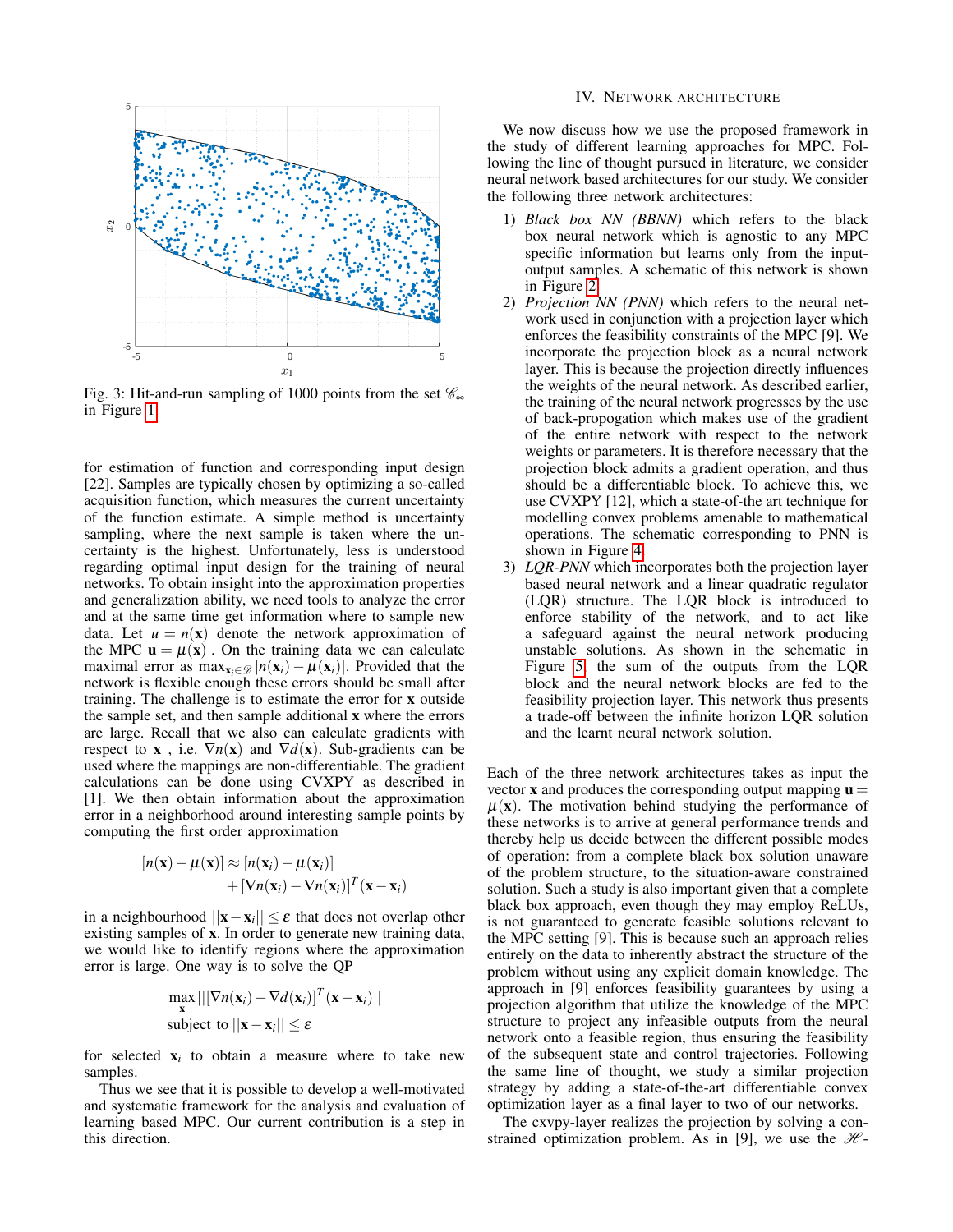<span id="page-4-2"></span>

Fig. 4: The structure of the PNN.

<span id="page-4-3"></span>

Fig. 5: The structure of the LQR-PNN.

representations of  $\mathcal{C}_{\infty}$  and  $\mathcal{U}$  to describe the constraints

$$
\mathscr{C}_{\infty} = \{ \mathbf{x} \in \mathbb{R}^n \mid \mathbf{C}_x \mathbf{x} \le \mathbf{d}_x \} \n\mathscr{U} = \{ \mathbf{u} \in \mathbb{R}^m \mid \mathbf{C}_u \mathbf{u} \le \mathbf{d}_u \}.
$$
\n(9)

The optimization problem then becomes

$$
\arg\min_{\mathbf{u}_k} \quad \|\tilde{\mathbf{u}}_k - \mathbf{u}_k\|_2^2
$$
\n
$$
\text{s.t.} \quad \mathbf{C}_x \mathbf{B} \mathbf{u}_k \leq \mathbf{d}_x - \mathbf{C}_x \mathbf{A} \mathbf{x}_k \tag{10}
$$
\n
$$
\mathbf{C}_u \mathbf{u}_k \leq \mathbf{d}_u
$$

where  $\tilde{\mathbf{u}}_k$  is the input to the CVXPY-layer.

All the three network architectures use the same structure with regard to the trainable neurons layers: one input layer of width *n*, two hidden layers of width 8, and a fourth layer of width *m* (see Fig. [2\)](#page-2-1) for the learning. A ReLU activation function follows the input layer and first hidden layer, while the output of the second hidden layer is directly fed to the subsequent layer to allow for any negative values of **.** 

### V. TRAINING AND DATA GENERATION

<span id="page-4-0"></span>We first discuss the systematic strategy that we propose for the generation of datasets for the MPC problems. Our approach for generating the training and testing data set involves sampling a set of states  $\mathcal{S} = {\mathbf{x}_1 \dots, \mathbf{x}_{N_S}}$  from the feasible region  $\mathcal{C}_{\infty}$  described in Section II-B, followed by solving for the optimal control inputs for each  $s \in \mathcal{S}$  using OSQP [23]. To sample  $\mathcal{C}_{\infty}$  we use the Hit-and-Run sampler which is a Markov chain Monte Carlo method for sampling uniformly from convex shapes [18]. Essentially, starting from any point in the convex set, the method generates a set of points,  $\mathscr{S}$ , by walking random distances,  $\lambda$ , in randomly generated (unit) directions. The steps involved in the Hitand-Run sampler are detailed in Algorithm [1.](#page-4-4) We employ this approach since it ensures that the generated datapoints cover the feasibility region in a reasonably uniform manner [18], [25]. This then ensures that the network has observed training samples that span the entire feasible set on an average,

thereby aiding its ability to generalize. Once the training and test inputs are generated, the corresponding training outputs are obtained from using OSQP on to solve the MPC problem.

<span id="page-4-4"></span>

| <b>Algorithm 1 Hit-and-Run Sampler</b> |                                                                                                                                        |
|----------------------------------------|----------------------------------------------------------------------------------------------------------------------------------------|
|                                        | 1: <b>procedure</b> HIT-AND-RUN ( $\mathscr{C}_{\infty}, N_S$ )                                                                        |
| 2:                                     | Pick random point $\mathbf{x} \in \mathscr{C}_{\infty} = {\mathbf{x} \in \mathbb{R}^n \mid \mathbf{C}_x \mathbf{x} \leq \mathbf{d}_x}$ |
| 3:                                     | $\mathscr{S} \leftarrow {\mathbf{x}}$                                                                                                  |
| 4:                                     | for $i = 1, , N_S - 1$ do                                                                                                              |
| 5:                                     | $\lambda_i \leftarrow \infty$                                                                                                          |
| 6:                                     | Generate random unit direction $\mathbf{d}_i$                                                                                          |
| 7:                                     | for $(c,d)$ in $(C_x, d_x)$ do                                                                                                         |
| 8:                                     | $\lambda \leftarrow \frac{d - \mathbf{c} \cdot \mathbf{x}}{\mathbf{c} \cdot \mathbf{d}_i}$                                             |
| 9:                                     | if $\lambda > 0$ then $\Rightarrow$ To ensure right direction                                                                          |
| 10:                                    | $\lambda_i \leftarrow \min(\lambda_i, \lambda)$                                                                                        |
| 11:                                    | $\lambda_i \leftarrow$ drawn from $\mathbb{U}[0, \lambda_i)$                                                                           |
| 12:                                    | $\mathbf{x} \leftarrow \mathbf{x} + \lambda_i \mathbf{d}_i$                                                                            |
| 13:                                    | $\mathscr{S} \leftarrow \mathscr{S} \cup \{x\}$                                                                                        |
| 14:                                    | return $\mathscr S$                                                                                                                    |

We then use a supervised learning method to train the networks on a data set  $\mathcal{D} = \{(\mathbf{x}_i, \mathbf{u}_i^*)\}$  of input-output pairs. During the training, we learn for the network parameters by minimizing a loss function  $L(\theta)$  with respect to  $\theta$ . In this work, we consider mean-square error as the loss function:

<span id="page-4-5"></span>
$$
L(\boldsymbol{\theta}) = \frac{1}{N} \sum_{i=0}^{N-1} (n(\mathbf{x}_i, \boldsymbol{\theta}) - \mathbf{u}_i^*)^2.
$$
 (11)

In order to increase the training speed, we split the data into smaller subsets (mini-batches) and compute the MSEloss [\(11\)](#page-4-5) for each batch. We then use the gradient descentbased *Adam* optimizer [15] to backpropagate the loss and update the parameters  $\theta$  following each batch. Once all the mini-batches have been iterated over, one training epoch is completed. We train the networks for as many epochs required to reach convergence.

# VI. EXAMPLES

<span id="page-4-1"></span>We now consider the application of the proposed concepts on three examples datasets. We evaluate the different network architectures in terms of two performance metrics:

1) The normalized mean square error (NMSE) which is defined as

$$
NMSE=10\log_{10}\left(\frac{\|\boldsymbol{u}-\boldsymbol{u}^*\|_2^2}{\|\boldsymbol{u}^*\|_2^2}\right)
$$

2) The normalized control cost  $J_n$ , defined as the control cost, *J*, in Equation [\(5\)](#page-1-7), normalized by  $\mathbf{x}_0^T \mathbf{x}_0$ :

$$
J_n = \frac{\mathbf{x}_N^T \mathbf{Q}_N \mathbf{x}_N + \sum_{k=0}^{N-1} \left[ \mathbf{x}_k^T \mathbf{Q} \mathbf{x}_k + \mathbf{u}_k^T \mathbf{R} \mathbf{u}_k \right]}{\mathbf{x}_0^T \mathbf{x}_0}
$$

where  $x_0$  is the initial state of the trajectory.

Both the metrics are evaluated on test data, previously unseen by the networks during the training. NMSE helps evaluate the control law predicted by the network with respect to the ground truth, whereas the control cost measures how well the control law is in terms of minimizing the control objective: the smaller the *J*, the better the control achieved.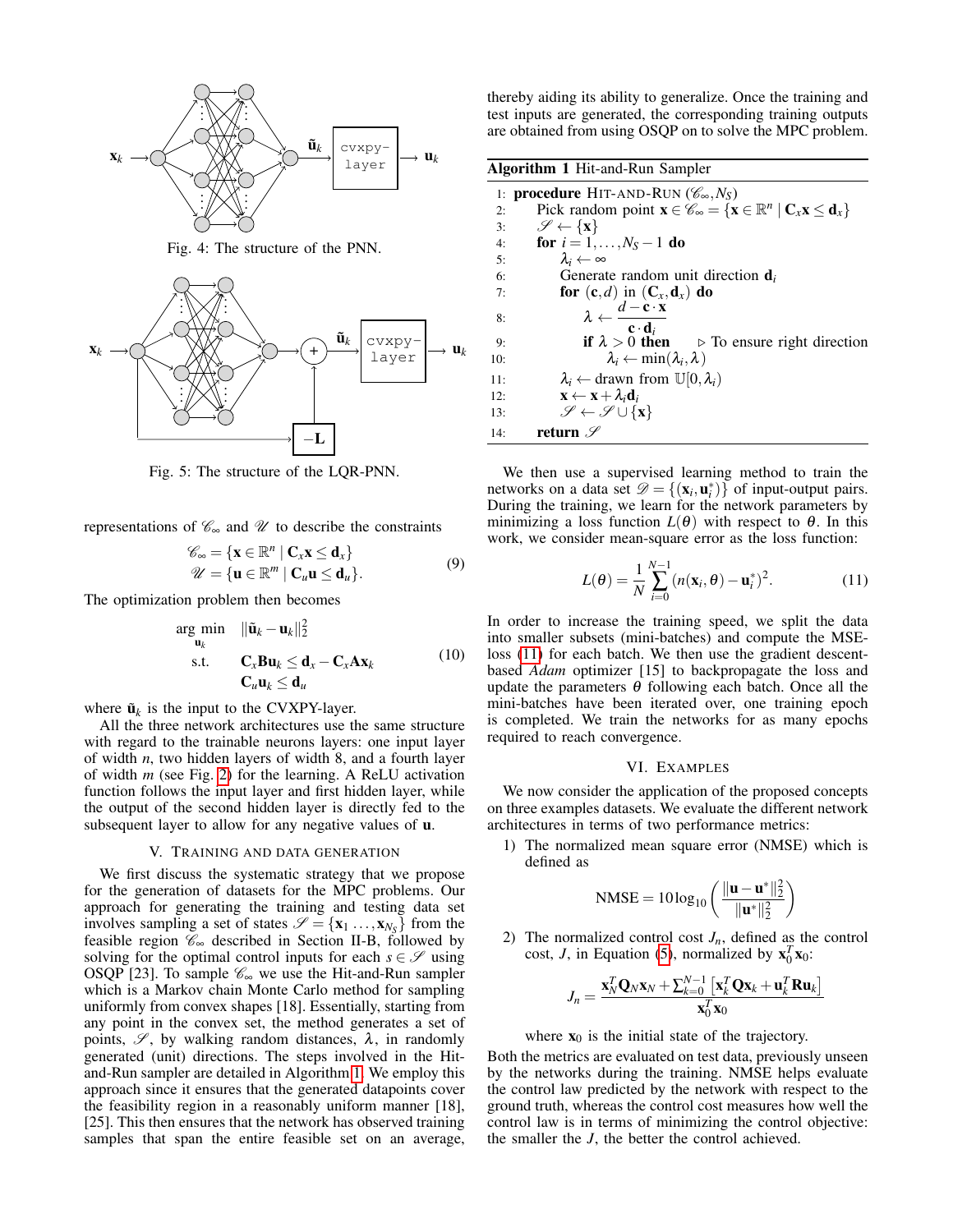## *A. Double integrator*

We first consider the example of a two-dimensional state vector with a scalar input under constraints. Despite being relatively low-dimensional, such a scenario occurs regularly in many real-life control applications. For example, in the case of a simplified bicycle model employed in autonomous vehicles in Scania [21], the state model is given by

$$
x_{t+1} = \begin{bmatrix} \cos(\Delta_t \kappa_t) & \sin(\Delta_t \kappa_t) \\ -\kappa \cos(\Delta_t \kappa_t) & \sin(\Delta_t \kappa_t) \end{bmatrix} x_t + \begin{bmatrix} (1 - \cos(\Delta_t \kappa_t)/\kappa_t^2) \\ \sin(\Delta_t \kappa_t)/\kappa_t \end{bmatrix} u_t
$$

where the state vector consists of the direction coordinate and yaw, and  $\Delta$  and  $\kappa$  are parameters proportional to the velocity and curvature of the vehicle, respectively. The control objective matrices are usually of the form  $Q = I$  and a scalar non-negative  $\bf{R}$ . Though the most general models are timevarying (as seen from the state matrices), it specializes to a time-invariant MPC problem when the velocity and curvature of the vehicle are kept constant (that is, when  $\Delta_t$  and  $\kappa_t$  are constant over time) [21]. This motivates us to consider first the case of a two-dimensional MPC problem.

Let us then consider a two-dimensional double integrator system specified as follows [7]:

<span id="page-5-0"></span>
$$
\mathbf{A} = \begin{bmatrix} 1.0 & 1.0 \\ 0.0 & 1.0 \end{bmatrix}, \quad \mathbf{B} = \begin{bmatrix} 0.0 \\ 1.0 \end{bmatrix}
$$
 (12)

subject to the constraints

<span id="page-5-1"></span>
$$
\begin{bmatrix} -5.0 \\ -5.0 \end{bmatrix} \le \mathbf{x}_k \le \begin{bmatrix} 5.0 \\ 5.0 \end{bmatrix}, \quad -2.0 \le u_k \le 2.0, \quad k = 1, ..., N
$$
\n(13)

and with cost parameters

<span id="page-5-2"></span>
$$
\mathbf{Q}_N = \mathbf{Q} = \begin{bmatrix} 1.0 & 0.0 \\ 0.0 & 1.0 \end{bmatrix}, \quad \mathbf{R} = 10, \quad N = 3. \tag{14}
$$

We generate training and testing data by sampling states from  $\mathscr{C}_{\infty}$  for the system [\(12\)](#page-5-0) subject to [\(13\)](#page-5-1) using Algorithm 1, followed by solving for the optimal controls using OSQP with cost parameters  $(14)$ .

In Figure [6,](#page-5-3) we plot the NMSE as a function of the size of the training dataset. In Figure [7,](#page-5-4) we show the normalized control cost,  $J_n$ , computed for 100 trajectories for the different control laws. For the NMSE evaluation, we use a testing dataset of 500 samples. For the control cost evaluation, we use a dataset of 1000 samples to train the networks. The initial states  $\{x_0^{(1)}\}$  $\mathbf{x}_0^{(1)}, \ldots, \mathbf{x}_0^{(100)}$  $\binom{100}{0}$  of the trajectories are sampled from  $\mathscr{C}_{\infty}$  using Algorithm 1.

## *B. 4-Dimensional system*

In our second example we consider a 4-dimensional system from [9]

<span id="page-5-5"></span>
$$
\mathbf{A} = \begin{bmatrix} 0.7 & -0.1 & 0.0 & 0.0 \\ 0.2 & -0.5 & 0.1 & 0.0 \\ 0.0 & 0.1 & 0.1 & 0.0 \\ 0.5 & 0.0 & 0.5 & 0.5 \end{bmatrix}, \quad \mathbf{B} = \begin{bmatrix} 0.0 & 0.1 \\ 0.1 & 1.0 \\ 0.1 & 0.0 \\ 0.0 & 0.0 \end{bmatrix}
$$
(15)

subject to the constraints

<span id="page-5-6"></span>
$$
\begin{bmatrix} -6.0 \\ -6.0 \\ -1.0 \\ -0.5 \end{bmatrix} \le \mathbf{x}_k \le \begin{bmatrix} 6.0 \\ 6.0 \\ 1.0 \\ 0.5 \end{bmatrix}, \quad \begin{bmatrix} -5.0 \\ -5.0 \end{bmatrix} \le \mathbf{u}_k \le \begin{bmatrix} 5.0 \\ 5.0 \end{bmatrix} \quad k = 1, ..., N
$$
\n(16)

<span id="page-5-3"></span>

Fig. 6: NMSE comparison for the test data 2D-example.

<span id="page-5-4"></span>

Fig. 7: Comparison of the control costs computed for the different control laws for 100 test trajectories for the 2Dexample.

and with cost parameters

<span id="page-5-7"></span>
$$
\mathbf{Q}_N = \mathbf{Q} = \begin{bmatrix} 1.0 & 0.0 & 0.0 & 0.0 \\ 0.0 & 1.0 & 0.0 & 0.0 \\ 0.0 & 0.0 & 1.0 & 0.0 \\ 0.0 & 0.0 & 0.0 & 1.0 \end{bmatrix}, \quad \mathbf{R} = \begin{bmatrix} 1.0 & 0.0 \\ 0.0 & 1.0 \end{bmatrix},
$$
  
\n
$$
N = 10.
$$
 (17)

We generate training and testing data by sampling states from  $\mathcal{C}_{\infty}$  for the system [\(15\)](#page-5-5) subject to [\(16\)](#page-5-6) using Algorithm 1, followed by solving for the optimal controls using OSQP with cost parameters  $(17)$ .

In Figure [8,](#page-6-0) we plot the NMSE as a function of the size of the training dataset. In Figure [9,](#page-6-1) we show the normalized control cost,  $J_n$ , computed for 500 trajectories for the different control laws. For the NMSE evaluation, we use a testing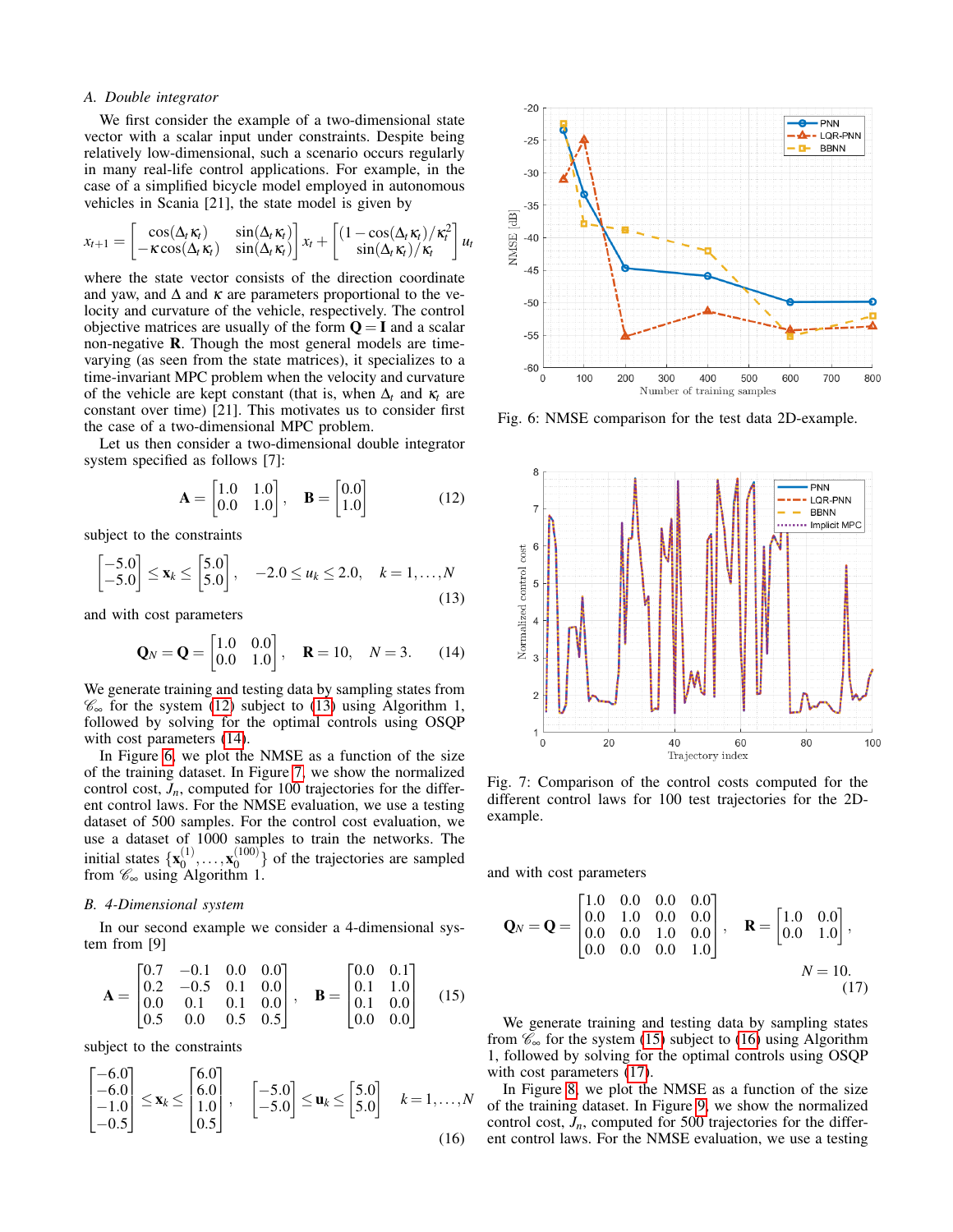<span id="page-6-0"></span>

Fig. 8: Comparison of the computed NMSE on test data for the different control laws for the 4D-example.

<span id="page-6-1"></span>

Fig. 9: Comparison of the control costs computed for the different control laws for 500 test trajectories for the 4Dexample.

dataset of 500 samples. For the control cost evaluation, we use a dataset of 7000 samples to train the networks. The initial states  $\{x_0^{(1)}\}$  $\mathbf{x}_0^{(1)}, \ldots, \mathbf{x}_0^{(500)}$  $\binom{0000}{0}$  of the trajectories are sampled from  $\mathscr{C}_{\infty}$  using Algorithm 1.

# VII. CONCLUSION

We have presented a a framework for off-line training and evaluation of neural networks approaches for MPC. The basic idea is to approximate the MPC mapping from state to control input with constrained ReLU based neural networks including projection layer. Recent papers, [6], [9] have motivated this structure from explicit MPC, and that a continuous and piece-wise affine function on polyhedra can be represented exactly by a deep enough ReLu neural network. The role of the projection layer is to guarantee recursive feasibility and asymptotic stability. The main training and evaluation aspects we have studied are:

- We have used CVXPY [1] and PyTorch [20] to implement this framework. We use OSQP [23] to generate training data and to evaluate the resulting controller. This tool box provides efficient means for training and evaluation.
- A key factor is the generation of samples for the offline training. This is a challenge when the dimension of the state space increase. Here we proposed to use a hit and run sampler. We have also studied this problem from an experimental function approximation view. The generation of training data and evaluation is more computationally demanding than the training of the network.
- Evaluation of the resulting controller based on trajectories and normalized cost-functions. The numerical tests shows the trade-off between the number of training data and the approximation properties of the resulting controller.

This paper is to first step to more systematic methods for training and evaluation of neural networks implemented MPC. A major restriction is that current methods trains for a specific model. An interesting idea for future work is to use model parameters as well as states as input to the constrained network. This would increase the complexity and the need for even more structured training data generation.

The real controller use the measured state as input. Hence the training and evaluation should take this into account. The good news is that less resolution in training data is needed, but the evaluation will become more challenging.

The gradients of the MPC mapping and the gradient of the constrained network with respect to the state can be calculated. An interesting question is how this information can be used. Recall that the gain of the LQR controller  $u = -Lx$ , can be found by just differentiating the control law at a given value of x.

### **REFERENCES**

- [1] Akshay Agrawal, Brandon Amos, Shane Barratt, Stephen Boyd, Steven Diamond, and Zico Kolter. Differentiable convex optimization layers, 2019.
- [2] Alessandro Alessio and Alberto Bemporad. *A Survey on Explicit Model Predictive Control*, pages 345–369. Springer Berlin Heidelberg, Berlin, Heidelberg, 2009.
- [3] M. Annergren, C. A. Larsson, H. Hjalmarsson, X. Bombois, and B. Wahlberg. Application-oriented input design in system identification: Optimal input design for control [applications of control]. *IEEE Control Systems Magazine*, 37(2):31–56, 2017.
- [4] Alberto Bemporad. *Explicit Model Predictive Control*, pages 1–9. Springer London, London, 2013.
- [5] C. M. Bishop. *Pattern Recognition and Machine Learning (Information Science and Statistics)*. Springer-Verlag New York, Inc., Secaucus, NJ, USA, 2006.
- [6] F. Blanchini. Set invariance in control. *Automatica*, 35(11):1747 1767, 1999.
- [7] Francesco Borrelli, Alberto Bemporad, and Manfred Morari. *Predictive Control for Linear and Hybrid Systems*. Cambridge University Press, USA, 1st edition, 2017.
- [8] G. E. P. Box and K.B. Wilson. On the experimental attainment of optimum conditions (with discussion). *Journal of the Royal Statistical Society Series B*, 13(1):1–45, 1951.
- [9] S. Chen, K. Saulnier, N. Atanasov, D. D. Lee, V. Kumar, G. J. Pappas, and M. Morari. Approximating explicit model predictive control using constrained neural networks. In *2018 Annual American Control Conference (ACC)*, pages 1520–1527, 2018.
- [10] Steven W. Chen, Tianyu Wang, Nikolay Atanasov, Vijay Kumar, and Manfred Morari. Large scale model predictive control with neural networks and primal active sets, 2019.
- [11] G. Cimini, D. Bernardini, S. Levijoki, and A. Bemporad. Embedded model predictive control with certified real-time optimization for synchronous motors. *IEEE Transactions on Control Systems Technology*, pages 1–8, 2020.